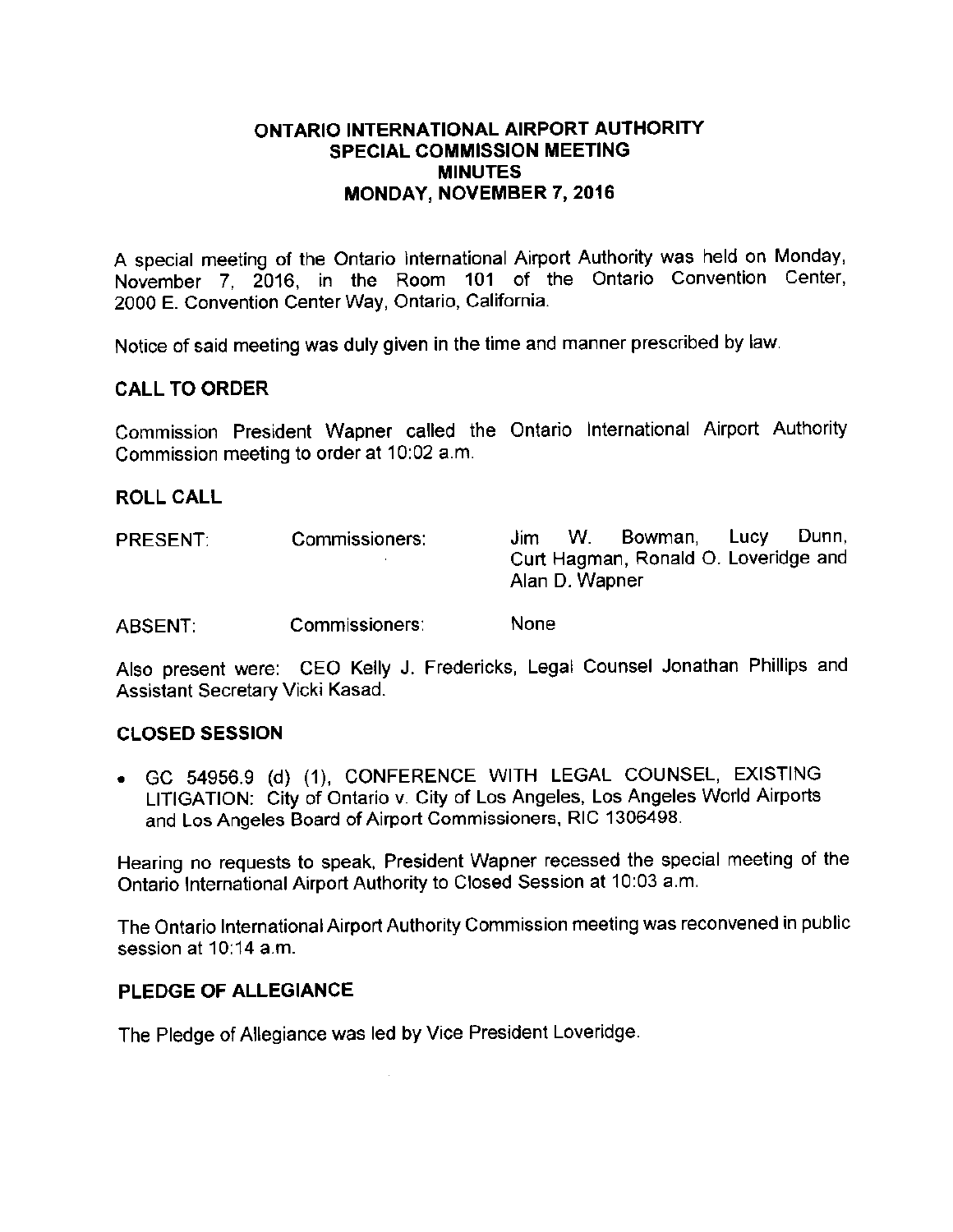#### Ontario International Airport Authority Commission Special Meeting Tuesday, November 7, 2016 Page 2 of <sup>S</sup>

## CLOSED SESSION REPORT

President Wapner advised that there was no reportable action following the Closed Session discussion.

### PUBLIC COMMENTS

There were no public comments.

## CONSENT CALENDAR

MOTION: Moved by Vice President Loveridge, seconded by Secretary Dunn and carried by unanimous vote to approve the Consent Calendar as presented.

## 1. APPROVAL OF MINUTES

Approved the Minutes for the regular meeting of the Ontario International Airport Authority on October 3, 2016 and the adjourned regular meeting on October 4, 2016, as on file with the Secretary/Assistant Secretary.

## ADMINISTRATIVE REPORTS/DISCUSSION/ACTION

# 2. A RESOLUTION OF THE ONTARIO INTERNATIONAL AIRPORT AUTHORITY TO APPROVE AND ADOPT BYLAWS

The OIAA Commission approve and adopt the Ontario International Airport Authority Bylaws.

President Wapner requested that this item be continued for further work.

MOTION: Moved by Commissioner Bowman, seconded by Secretary Dunn and carried by unanimous vote to continue this item.

# 3. A RESOLUTION OF THE ONTARIO INTERNATIONAL AIRPORT AUTHORITY TO AUTHORIZE THE CHIEF EXECUTIVE OFFICER TO NEGOTIATE AND EXECUTE NON-EXCLUSIVE LICENSE AGREEMENTS FOR ONTARIO INTERNATIONAL AIRPORT

CEO Fredericks explained that this involved non-exclusive agreements received in the transfer for businesses needing access to the airport, such as taxis and fueling entities. He further explained that for now the agreements would be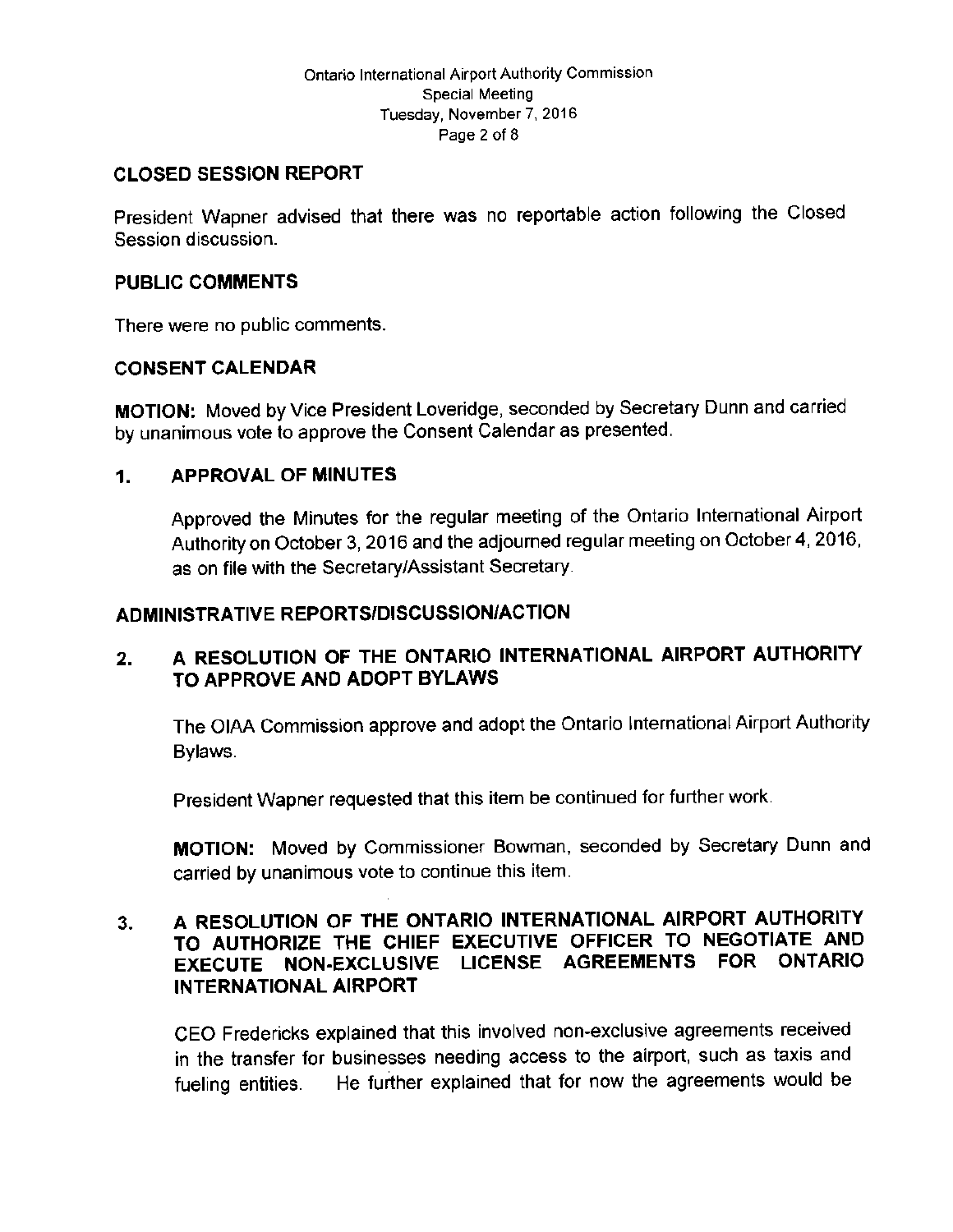#### Ontario International Airport Authority Commission Special Meeting Tuesday, November 7, 2016 Page 3 of 8

continued at the rates established by LAWA, but would be addressed further through the 2018 budget process.

President Wapner inquired if the previously adopted budget included those rates. CEO Fredericks confirmed. Commissioner Hagman questioned the timing of these agreements. CEO Fredericks indicated that there would be substantive changes after July 1, 2017. President Wapner suggested bringing agreements back to the Board three to six months before they expire for review.

MOTION: Moved by Commissioner Bowman, seconded by Commissioner Hagman and carried by unanimous vote to adopt Resolution No. 2016-014 authorizing, empowering, and directing the Chief Executive Officer, in the name and on behalf of the Authority, to negotiate and execute Non-Exclusive License Agreements at rates currently established by Resolution of the Los Angeles Board of Airport Commissioners subject to revision periodically by resolution of the OIAA Commission.

RESOLUTION NO. 2016-014 A RESOLUTION OF THE ONTARIO INTERNATIONAL AIRPORT AUTHORITY AUTHORIZING THE CHIEF EXECUTIVE OFFICER TO NEGOTIATE AND EXECUTE NON-EXCLUSIVE LICENSE AGREEMENTS FOR ONTARIO INTERNATIONAL AIRPORT

## 4. A RESOLUTION OF THE ONTARIO INTERNATIONAL AIRPORT AUTHORITY TO AUTHORIZE THE CHIEF EXECUTIVE OFFICER TO NEGOTIATE AND EXECUTE USE TERMS AND CONDITIONS (UTC) AGREEMENTS FOR ONTARIO INTERNATIONAL AIRPORT

CEO Fredericks indicated that these agreements were also inherited as part of the transfer, so it was proposed to adopt the existing agreements and come back to the Board for review.

President Wapner questioned new pricing. CEO Fredericks indicated that the intent was to have a completely new set of rates and charges.

Commissioner Hagman commented that there were uses at the airport that he was not previously aware of and was curious about the full extent of uses at the airport. CEO Fredericks indicated that there would be a comprehensive master plan and stressed the importance of looking at the airport in a more comprehensive and strategic manner on even the short term leases. President Wapner commented on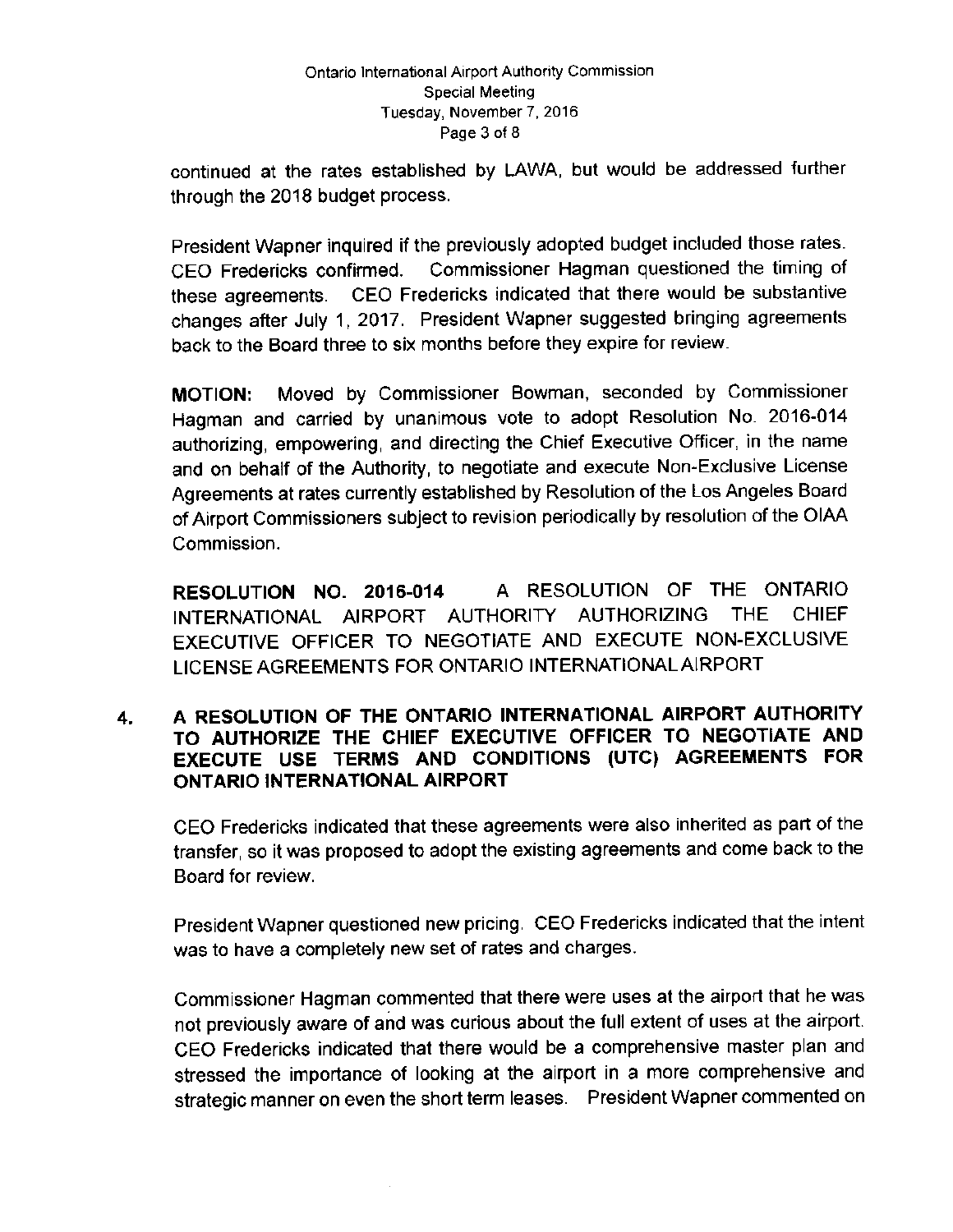#### Ontario International Airport Authority Commission Special Meeting Tuesday, November 7, 2016 Page 4 of 8

the need to provide the existing users time to find alternative locations. Commissioner Hagman indicated that he would like to be kept informed of the overall plans.

MOTION: Moved by Secretary Dunn, seconded by Commissioner Bowman and carried by unanimous vote to adopt Resolution No. 2016-015 authorizing, empowering, and directing the Chief Executive Officer, in the name and on behalf of the Authority, to execute Use Terms and Conditions ( UTC) agreements consistent with the standard UTC agreement form attached to the Resolution.

RESOLUTION NO. 2016-015 A RESOLUTION OF THE ONTARIO INTERNATIONAL AIRPORT AUTHORITY AUTHORIZING THE CHIEF EXECUTIVE OFFICER TO NEGOTIATE AND EXECUTE USE TERMS AND CONDITIONS ( UTC) AGREEMENTS FOR THE ONTARIO INTERNATIONAL AIRPORT

## 5. AUTHORIZE THE CHIEF EXECUTIVE OFFICER TO NEGOTIATE AND EXECUTE CERTAIN AMENDMENTS TO AGREEMENTS ASSIGNED BY LAWA TO THE ONTARIO INTERNATIONAL AIRPORT AUTHORITY

CEO Fredericks explained that this action would allow him to clean-up the verbiage in a number of inherited agreements to remove and replace terms like LAWK, 'Board of Airport Commissioners", etc. President Wapner inquired how long physical changes would take to transition from LA/Ontario to Ontario International Airport. CEO Fredericks indicated that the changes would be prioritized. He stressed the need to change the announcements in the terminals. He expressed hopes that everything could in done in 12-18 months.

MOTION: Moved by Commissioner Hagman, seconded by Vice President Loveridge and carried by unanimous vote to authorize, empower and direct the CEO to negotiate and execute amendments to any agreement assigned by the City of Los Angeles, its Board of Airport Commissioners, and Los Angeles World Airports to the Authority ("Assigned Agreement"), for the purpose of removing references to provisions of the Los Angeles Administrative Code and any other applicable codes or ordinances of the City or County of Los Angeles, and replacing said references with references to applicable provisions of the City of Ontario Municipal Code and/or San Bernardino County Code.

# 6. AN AGREEMENT BETWEEN ONTARIO INTERNATIONAL AIRPORT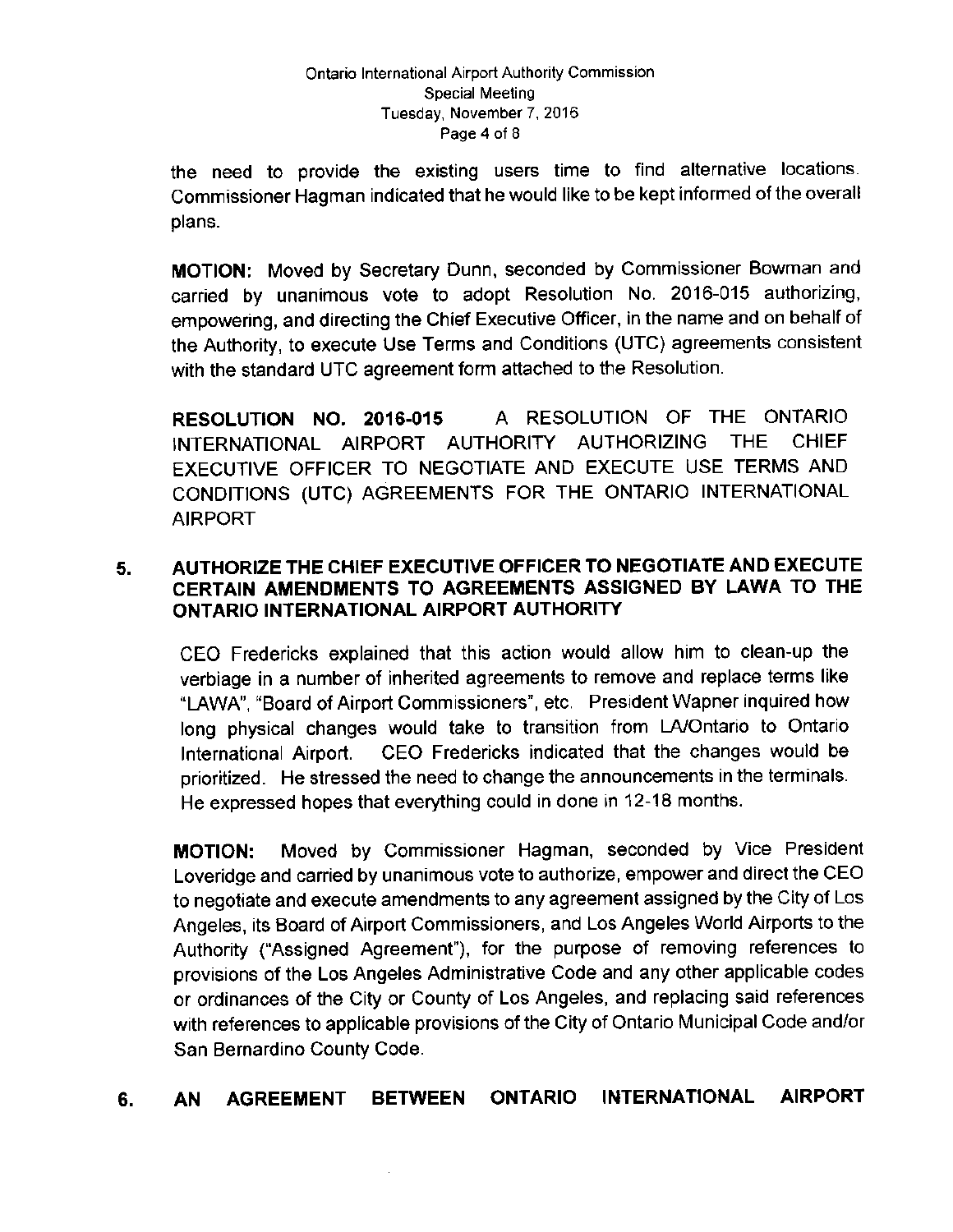# AUTHORITY AND THE CITY OF ONTARIO FOR LAW ENFORCEMENT SERVICES

CEO Fredericks explained that staff is looking at ways to attain operational efficiencies. He indicated that this agreement was previously approved by the City Council on November 1, 2016, and would allow for a phased in approach.

President Wapner noted that there would be another agreement to formalize the services provided by the Fire Department. Secretary Dunn requested a copy of the agreement, which she referred to as the MOU. ( CEO Fredericks later explained that he had inadvertently used the term "MOU" in the memorandum provided to Secretary Dunn; the agreement was properly referred to as a " professional services agreement" in both the Agenda and the Agenda Report.) President Wapner suggested that such documents be provided as backup when an item is presented for consideration. Commissioner Hagman inquired about what was being agreed to. CEO Fredericks indicated that it was a \$3.5 million agreement which would provide for the transition from LAWA to City personnel for police services. Secretary Dunn clarified that it was not an MOU, but a Professional Services Agreement, and suggested that better legal review was needed. President Wapner inquired if the agreement had gone through the attorney's office for review and suggested that it would be helpful to have the attorney sign off when the review as to form. Legal Counsel Phillips indicated that it had been prepared by the outside counsel associated with the transfer, but in the future, their office would be the primary source of review for such documents. Secretary Dunn expressed concern with approving an agreement as a MOU, when neither the public, nor the board has seen the document. President Wapner inquired if there would be a problem with continuing this item. Secretary Dunn indicated that otherwise she would need to abstain from vote. President Wapner noted for the record that this Board is very engaged in the process, and noted that if continued, the intent would be to make the action retroactive.

City Manager Boling expressed concern as to the liability that could exist without the agreement in place. He indicated that on the City side the intent would be that a more robust agreement would come to the Council in December for both Police and Fire services, possibly following to this Board in January, 2017. President Wapner questioned the potential for indemnification without approving the balance of the agreement. He further questioned the feeling of the Board. Secretary Dunn reiterated her concern with calling the document an MOU rather than a Professional Services Agreement, CEO Fredericks explained that this was an issue of semantics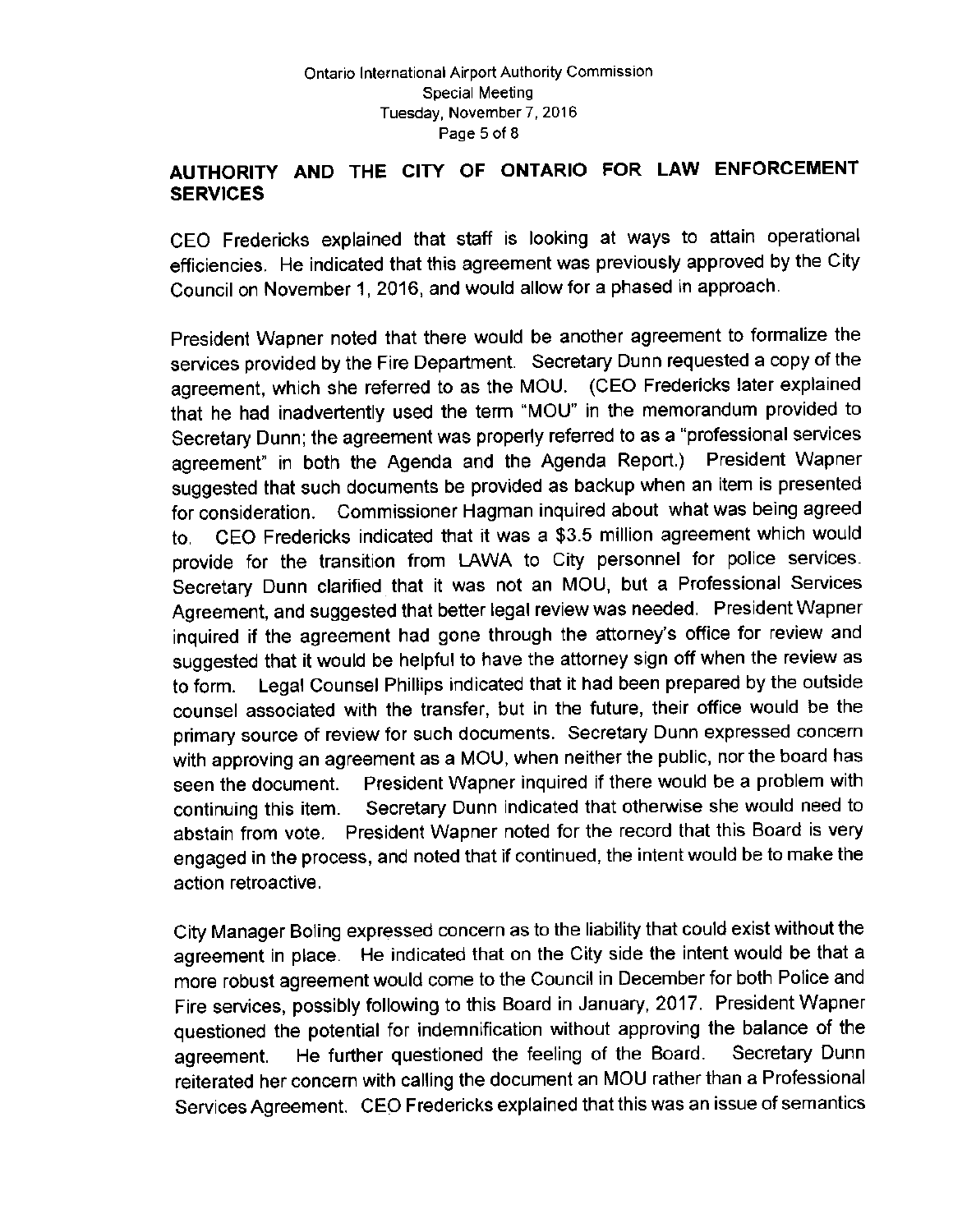#### Ontario International Airport Authority Commission Special Meeting Tuesday, November 7, 2016 Page 6 of 8

on his part, referring to his inadvertent use of the term MOU ina prior memorandum. (Although she did show concern with thememorandum's reference to an MOU, Secretary Dunn indicated tat she was more concerned with the fact that she had not seen the agreement.) President Wapner stressed that this would be an interim agreement. Secretary Dunn inquired if that was stated. President Wapner indicated that it was not, but could be added to the motion to approve the agreement subject to it coming back within the next three months.

MOTION: Moved by Vice President Loveridge, seconded by Secretary Dunn and carried by unanimous vote to authorize the Chief Executive Officer to approve a Professional Services Agreement for the City of Ontario to provide law enforcement services to the Ontario International Airport Authority, subject to a more robust agreement coming back to the Board for both Police and Fire services in the next three months.

# 7. AIR SERVICE PERFORMANCE UPDATE

CEO Fredericks detailed the statistics for September and noted that he was very pleased that Southwest recently announced direct service to Dallas starting January 15, 2017. He also mentioned the larger aircraft being used by United Airlines since earlier this Fall for Denver service. He explained annualized seats and the potential for 220,000 new seats which could potentially elevate the growth rate to over 4%; which is better than what ONT has seen since 2005. He indicated that cargo continues to be strong and is up 10. 3% for the month.

Vice President Loveridge inquired if it would be possible to get the numbers broken down by airline, noting that he would like to see if the patterns are consistent across all airlines. CEO Fredericks indicated that he receives that information and will provide it.

CEO Fredericks announced that since November 13t, Hudson has been providing retail services pre-security, and there is also new food and beverage service available provided by Delaware North. He commended Amy Goethals, the City and County for getting these operations approved in 48 hours. He also announced that ONT is going to have the first Welcome Center in an airport, due to the assistance of Michael Krouse. It will be starting construction after the first of the year. He also showed photos of the dedication plaques and the Police Booth that is placed pre- security, and the photo-op 727 that was part of the transfer. He indicated that staff is working on rolling out valet parking and <sup>a</sup>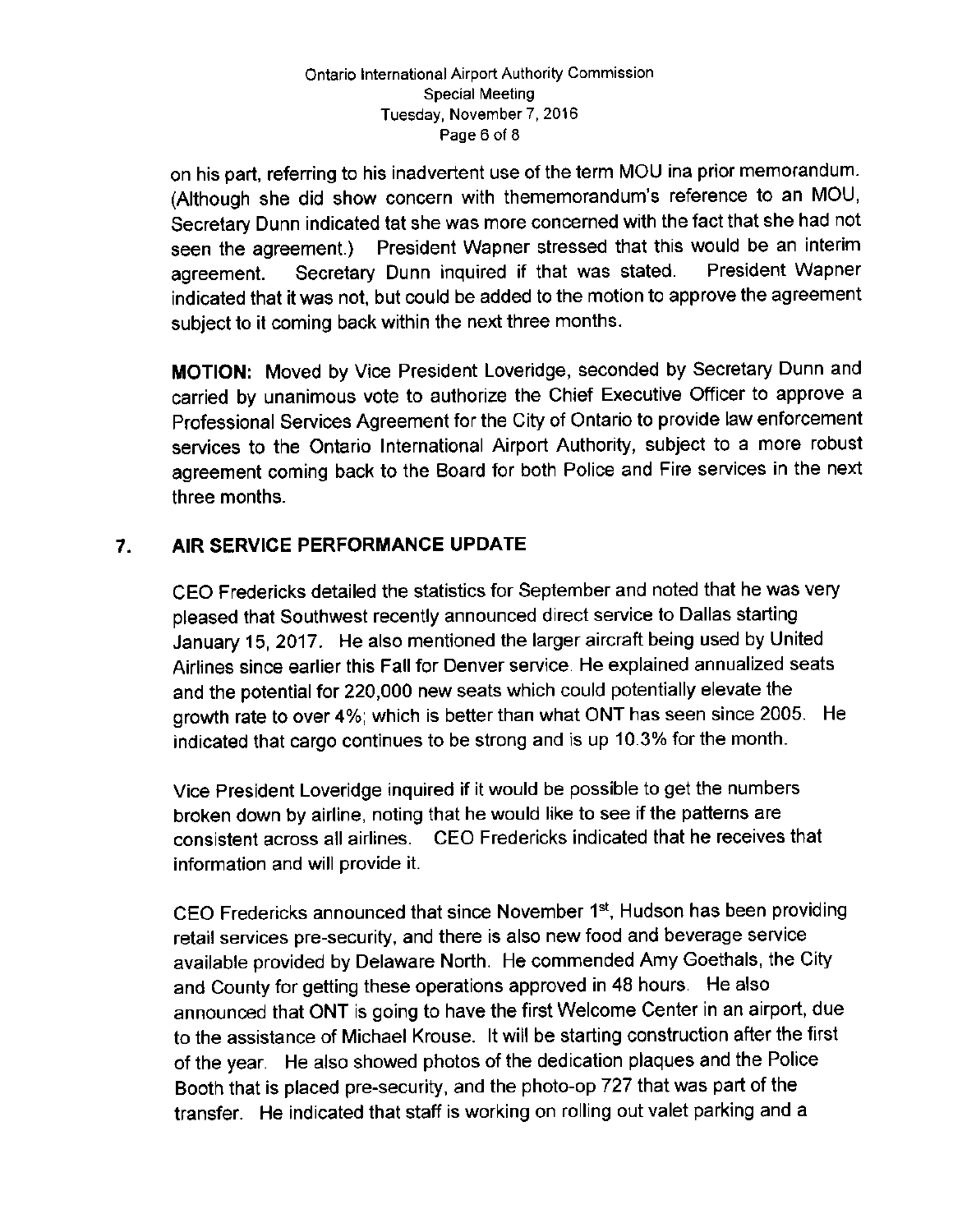#### Ontario International Airport Authority Commission Special Meeting Tuesday, November 7, 2016 Page 7 of 8

more comprehensive approach to the security check point. They are also looking at relocating and moving some of the parking and updating the signage. He noted that they will be using the Board members and Ad Hoc committees for marketing and branding.

CEO Fredericks then commented on the success of the transfer ceremony. He thanked everyone for their participation and assistance and noted that there will be more events of that type. He introduced new staff members Sandy Collier, Director of Human Resources and Susanna Sincere, part time Administrative Assistant.

# COMMISSIONER MATTERS

President Wapner thanked CEO Fredericks and the Concessionaires for the new amenities in Terminal 4, noting that it will provide an enhanced experience for the travelers as well as new revenue opportunities. He also thanked staff for the transfer event.

Commissioner Hagman commended staff on the event. He also thanked staff for their<br>assistance with a Chinese press conference. He noted a VIP service offered to assistance with a Chinese press conference. legislators at LAX and suggested offering a similar service.

Vice President Loveridge commended staff on the transfer event and President Wapner as the Master of Ceremonies. He inquired if the event was recorded and suggested making portions of it available through various sources.

There was general discussion of ways to solicit support from sister agencies and advertise that Ontario is open for business via the Board members and social media.

Commissioner Hagman inquired if there was a regular schedule for the Ad Hoc Committees. President Wapner indicated that it was up to the Committee Chairs to schedule those meetings.

## ADJOURNMENT

President Wapner adjourned the Ontario International Airport Authority Commission meeting at  $10:58$  a.m.

Respectfully submitted: